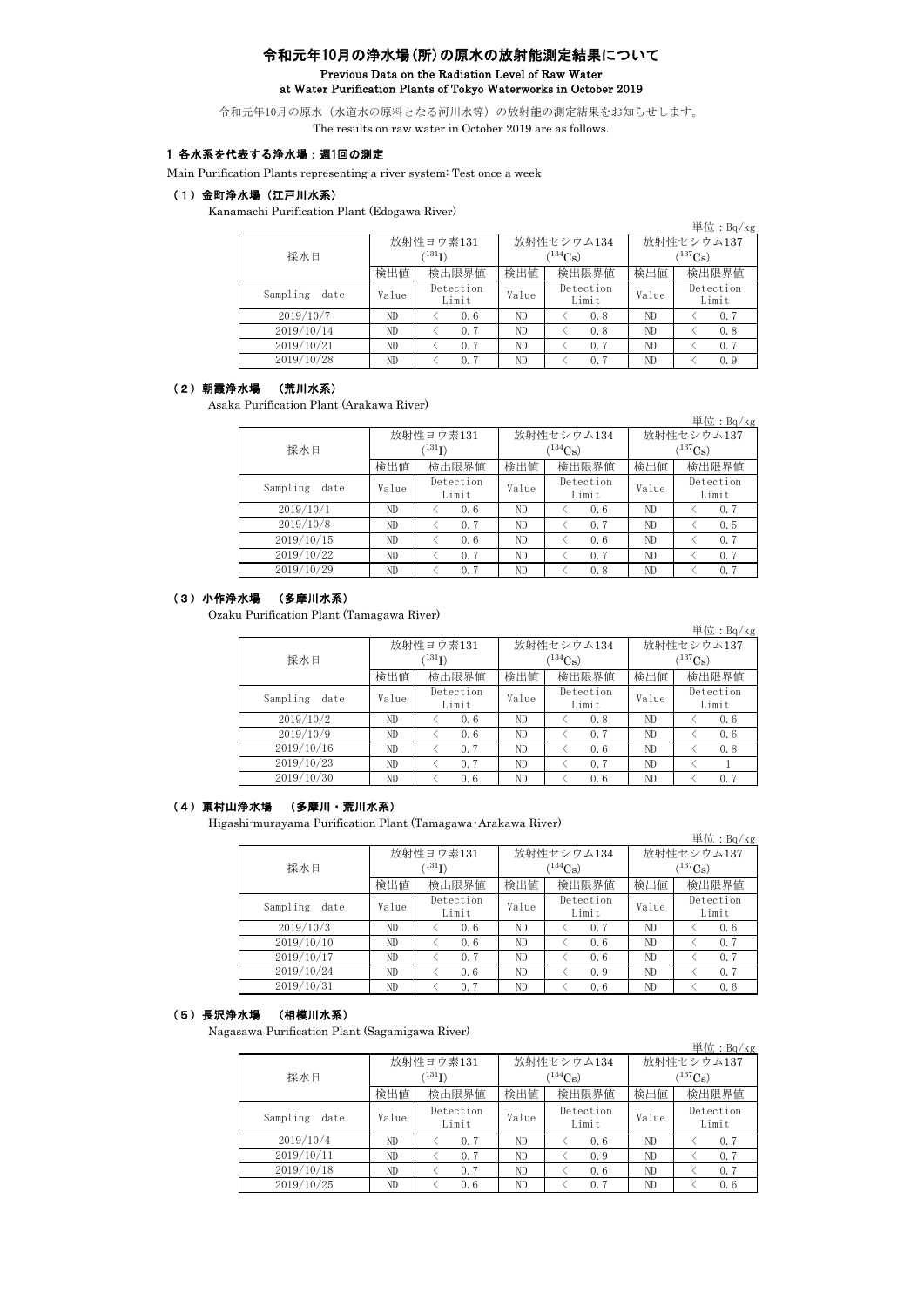### 2 その他の主要浄水場:概ね月1回の測定

Other Main Purification Plants: Test mostly once a month

|                     |                                       |                  |       |                                          |                       |            |                                     |     |       |                                          | 単位:Bq/kg           |
|---------------------|---------------------------------------|------------------|-------|------------------------------------------|-----------------------|------------|-------------------------------------|-----|-------|------------------------------------------|--------------------|
| 浄水所                 | 放射性ヨウ素131<br>$(^{131}I)$<br>採水日<br>水源 |                  |       |                                          | $(^{134}\mathrm{Cs})$ | 放射性セシウム134 | 放射性セシウム137<br>$(^{137}\mathrm{Cs})$ |     |       |                                          |                    |
|                     |                                       |                  | 検出値   |                                          | 検出限界値                 | 検出値        | 検出限界値                               |     | 検出値   | 検出限界値                                    |                    |
| Monitoring<br>point | Water<br>resource                     | Sampling<br>date | Value | Detection<br>Limit                       |                       | Value      | Detection<br>Limit                  |     | Value |                                          | Detection<br>Limit |
| 三郷<br>Misato        | 江戸川水系<br>Edogawa<br>River             | 2019/10/9        | ND.   | $\overline{\left\langle \right\rangle }$ | 0.7                   | ND.        | $\langle$                           | 0.6 | ND.   | $\langle$                                | 0.7                |
| 三園<br>Misono        | 荒川水系<br>Arakawa<br>River              | 2019/10/9        | ND    | $\overline{\left\langle \right\rangle }$ | 0.7                   | ND         | $\langle$                           | 0.6 | ND.   | $\overline{\left\langle \right\rangle }$ | 0.7                |
| 境<br>Sakai          | 多摩川水系<br>Tamagawa<br>River            | 2019/10/9        | ND.   | $\overline{\left\langle \right\rangle }$ | 0.7                   | ND         | $\langle$                           | 0.6 | ND    |                                          | 0.8                |
| 砧<br>Kinuta         | 多摩川水系<br>Tamagawa<br>River            | 2019/10/9        | ND.   | $\overline{\left\langle \right\rangle }$ | 0.7                   | ND         | $\langle$                           | 0.6 | ND    | ⟨                                        | 0.7                |
| 砧下<br>Kinutashimo   | 多摩川水系<br>Tamagawa<br>River            | 2019/10/9        | ND.   | $\overline{\left\langle \right\rangle }$ | 0.7                   | ND         | $\langle$                           | 0.7 | ND    |                                          | 0.7                |

### 3 多摩地区等の表流水・伏流水・浅井戸を水源とする浄水所:概ね月1回の測定

Water purification plants using surface water, subsoil water, or shallow well water in Tama Area: Test mostly once a month

|                  |                  |                          |                                          |       |                                     |                                          |       |                                     |                                          | 単位: $Bq/kg$ |
|------------------|------------------|--------------------------|------------------------------------------|-------|-------------------------------------|------------------------------------------|-------|-------------------------------------|------------------------------------------|-------------|
| 浄水所              | 採水日              | 放射性ヨウ素131<br>$(^{131}I)$ |                                          |       | 放射性セシウム134<br>$(^{134}\mathrm{Cs})$ |                                          |       | 放射性セシウム137<br>$(^{137}\mathrm{Cs})$ |                                          |             |
|                  |                  | 検出値                      |                                          | 検出限界値 | 検出値                                 |                                          | 検出限界値 | 検出値                                 |                                          | 検出限界値       |
| Monitoring point | Sampling<br>date | Value                    | Detection<br>Limit                       |       | Value                               | Detection<br>Limit                       |       | Value                               | Detection<br>Limit                       |             |
| 棚沢<br>Tanasawa   | 2019/10/10       | ND.                      | $\overline{\left\langle \right\rangle }$ | 0.7   | ND                                  | $\langle$                                | 0.6   | ND                                  | $\overline{\left\langle \right\rangle }$ | 0.8         |
| 大丹波<br>Otaba     | 2019/10/10       | ND                       | $\langle$                                | 0.7   | ND                                  | $\langle$                                | 0.5   | ND                                  | $\langle$                                | 0.7         |
| 戸倉<br>Tokura     | 2019/10/23       | ND                       | $\overline{\left\langle \right\rangle }$ | 0.7   | ND                                  | $\overline{\left\langle \right\rangle }$ | 0.7   | ND                                  | ✓                                        | 0.8         |
| 深沢<br>Fukasawa   | 2019/10/23       | ND                       | く                                        | 0.8   | ND                                  | $\langle$                                | 0.9   | ND                                  | ✓                                        | 0.8         |
| 氷川<br>Hikawa     | 2019/10/28       | ND                       | $\overline{\left\langle \right\rangle }$ | 0.6   | ND                                  | $\overline{\left\langle \right\rangle }$ | 0.5   | ND                                  | ✓                                        | 0.7         |
| 小河内<br>Ogouchi   | 2019/10/28       | ND                       | ぐ                                        | 0.9   | ND                                  | $\overline{\left\langle \right\rangle }$ | 0.7   | ND                                  | $\langle$                                | 0.7         |
| ひむら<br>Himura    | 2019/10/28       | ND                       | く                                        | 0.7   | ND                                  | $\langle$                                | 0.7   | ND                                  | ✓                                        | 0.7         |

### <表流水を水源とする浄水所> <surface water>

# <伏流水を水源とする浄水所> <subsoil water>

単位:Bq/kg 検出値 検出限界値 検出限界値 検出値 Sampling date Value  $V$ <sup>Detection</sup> Value Value Value  $2019/10/2$  ND < 0.6 ND < 0.4 ND < 0.7  $2019/10/2$  ND < 0.8 ND < 0.6 ND < 0.7 2019/10/10 ND < 0.7 ND < 0.8 ND < 0.7 2019/10/10 ND < 0.7 ND < 0.6 ND < 0.8 2019/10/16 ND < 0.7 ND < 0.6 ND < 0.7 2019/10/16 ND < 0.7 ND < 0.7 ND < 0.9  $2019/10/28$  ND < 0.8 ND < 0.7 ND < 0.8 高月 Takatsuki 千ヶ瀬第二 Chigasedaini 日向和田 Hinatawada 成木 Nariki Detection Limit 浄水所 採水日 二俣尾 Futamatao 御岳山 Mitakesann 放射性ヨウ素131  $(^{131}I)$ 沢井第一 Sawaidaiichi 放射性セシウム137  $(137)$ Cs) 放射性セシウム134  $(134)$ Cs) Detection Limit 検出限界値 検出限界値 検出限界値 Monitoring point Detection Limit